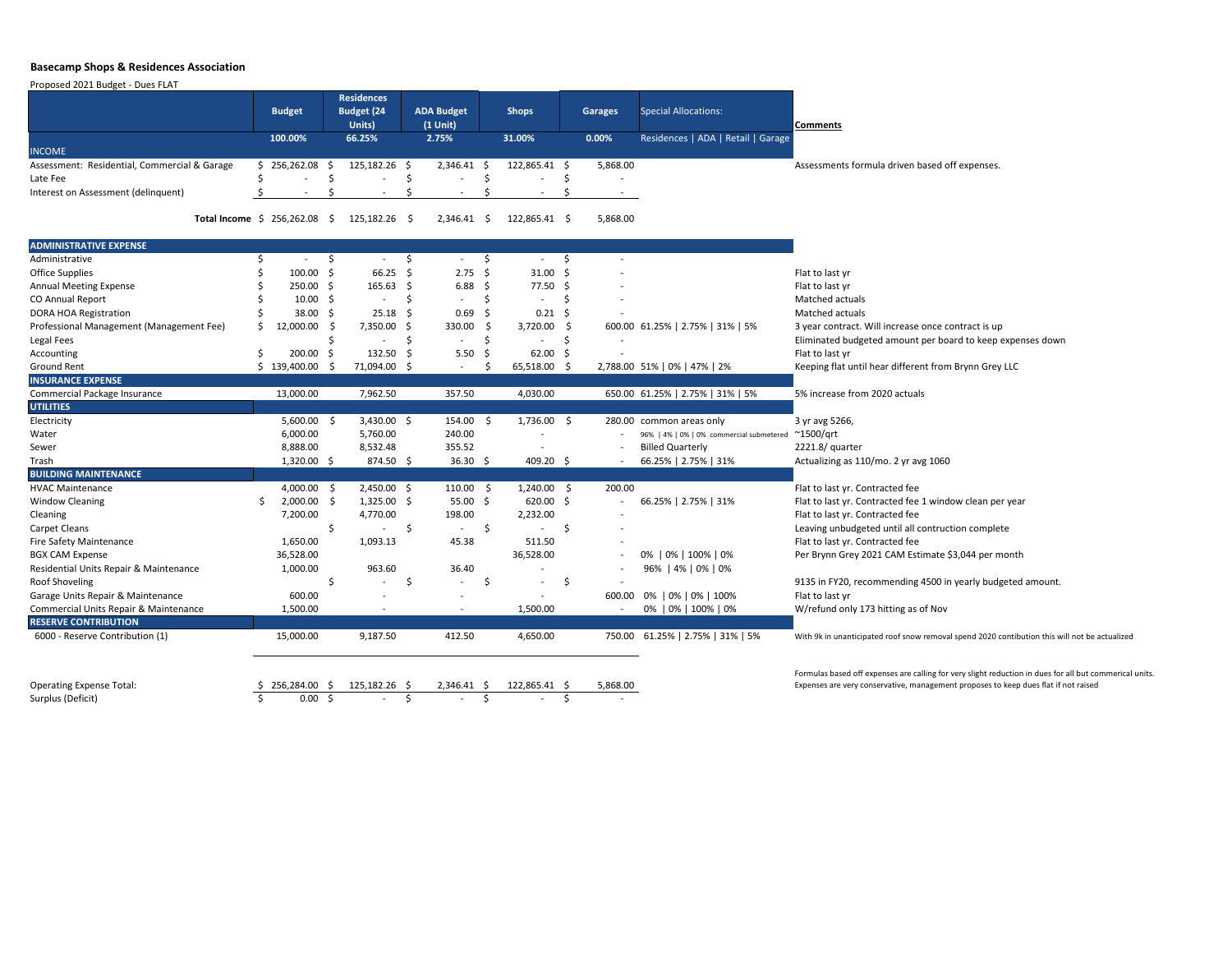## **Basecamp Shops & Residences HOA Budget vs. Actuals: FY\_2020 - FY20 P&L**

**January - December 2020**

|                                                   | Total         |               |              |             |  |
|---------------------------------------------------|---------------|---------------|--------------|-------------|--|
|                                                   | <b>Actual</b> | <b>Budget</b> | over Budget  | % of Budget |  |
| <b>Income</b>                                     |               |               |              |             |  |
| <b>Dues Assessment</b>                            | 252,564.98    | 240,225.00    | 12,339.98    | 105.14%     |  |
| <b>Interest</b>                                   | 158.91        |               | 158.91       |             |  |
| <b>Rules Violations</b>                           | 1,500.00      |               | 1,500.00     |             |  |
| <b>Total Income</b>                               | \$254,223.89  | \$240,225.00  | \$13,998.89  | 105.83%     |  |
| <b>Gross Profit</b>                               | \$254,223.89  | \$240,225.00  | \$13,998.89  | 105.83%     |  |
| <b>Expenses</b>                                   |               |               |              |             |  |
| <b>Administrative Expenses</b>                    |               |               | 0            |             |  |
| <b>Accounting</b>                                 | $-1,457.88$   | 200           | $-1,657.88$  | $-728.94%$  |  |
| <b>Annual Meeting Expense</b>                     | 60.32         | 250           | $-189.68$    | 24.13%      |  |
| <b>CO Annual Report</b>                           | 10            |               | 10           |             |  |
| <b>DORA HOA Registration</b>                      | 30            |               | 30           |             |  |
| <b>Ground Rent</b>                                | 139,813.90    | 139,400.00    | 413.9        | 100.30%     |  |
| <b>Legal Fees</b>                                 |               | 1,000.00      | $-1,000.00$  | $0.00\%$    |  |
| <b>Management Fees</b>                            | 12,000.00     | 12,000.00     | 0            | 100.00%     |  |
| <b>Office Supplies</b>                            | 100           | 100           | 0            | 100.00%     |  |
| <b>Total Administrative Expenses</b>              | \$150,556.34  | \$152,950.00  | (\$2,393.66) | 98.44%      |  |
| <b>Building Maintenance Expenses</b>              |               |               | 0            |             |  |
| <b>BGX Cam Expense</b>                            | 40,162.73     | 35,800.00     | 4,362.73     | 112.19%     |  |
| <b>Carpet Cleaning</b>                            |               | 860           | $-860$       | $0.00\%$    |  |
| Cleaning                                          | 6,700.00      | 7,200.00      | $-500$       | 93.06%      |  |
| <b>Commercial Units Repair &amp; Maintenance</b>  | 449.43        | 1,500.00      | $-1,050.57$  | 29.96%      |  |
| <b>Fire Safety Maintenance</b>                    | 1,775.04      | 1,650.00      | 125.04       | 107.58%     |  |
| <b>Garage Units Repair &amp; Maintenance</b>      | 118.25        | 600           | -481.75      | 19.71%      |  |
| <b>HVAC</b>                                       | 4,268.50      | 4,000.00      | 268.5        | 106.71%     |  |
| <b>Residential Units Repair &amp; Maintenance</b> | 1,713.12      | 1,000.00      | 713.12       | 171.31%     |  |
| Roof Repairs & Maintenance                        | 9,135.00      |               | 9,135.00     |             |  |
| <b>Window Cleaning</b>                            | 2,000.00      | 2,000.00      | 0            | 100.00%     |  |
| <b>Total Building Maintenance Expenses</b>        | \$66,322.07   | \$54,610.00   | \$11,712.07  | 121.45%     |  |
| <b>Commercial Package Insurance</b>               | 13,744.88     | 11,025.00     | 2,719.88     | 124.67%     |  |
| <b>QB Software</b>                                | 791           |               | 791          |             |  |
| <b>Utilities</b>                                  |               |               | $\pmb{0}$    |             |  |
| <b>Electricity</b>                                | 6,392.84      | 5,600.00      | 792.84       | 114.16%     |  |
| Sewer                                             | 8,503.14      | 8,200.00      | 303.14       | 103.70%     |  |
| Trash                                             | 1,236.83      | 2,640.00      | $-1,403.17$  | 46.85%      |  |
| Water                                             | 5,994.88      | 5,200.00      | 794.88       | 115.29%     |  |
| <b>Total Utilities</b>                            | \$22,127.69   | \$21,640.00   | \$487.69     | 102.25%     |  |
| <b>Total Expenses</b>                             | \$253,541.98  | \$240,225.00  | \$13,316.98  | 105.54%     |  |
| <b>Net Operating Income</b>                       | \$681.91      | \$0.00        | \$681.91     |             |  |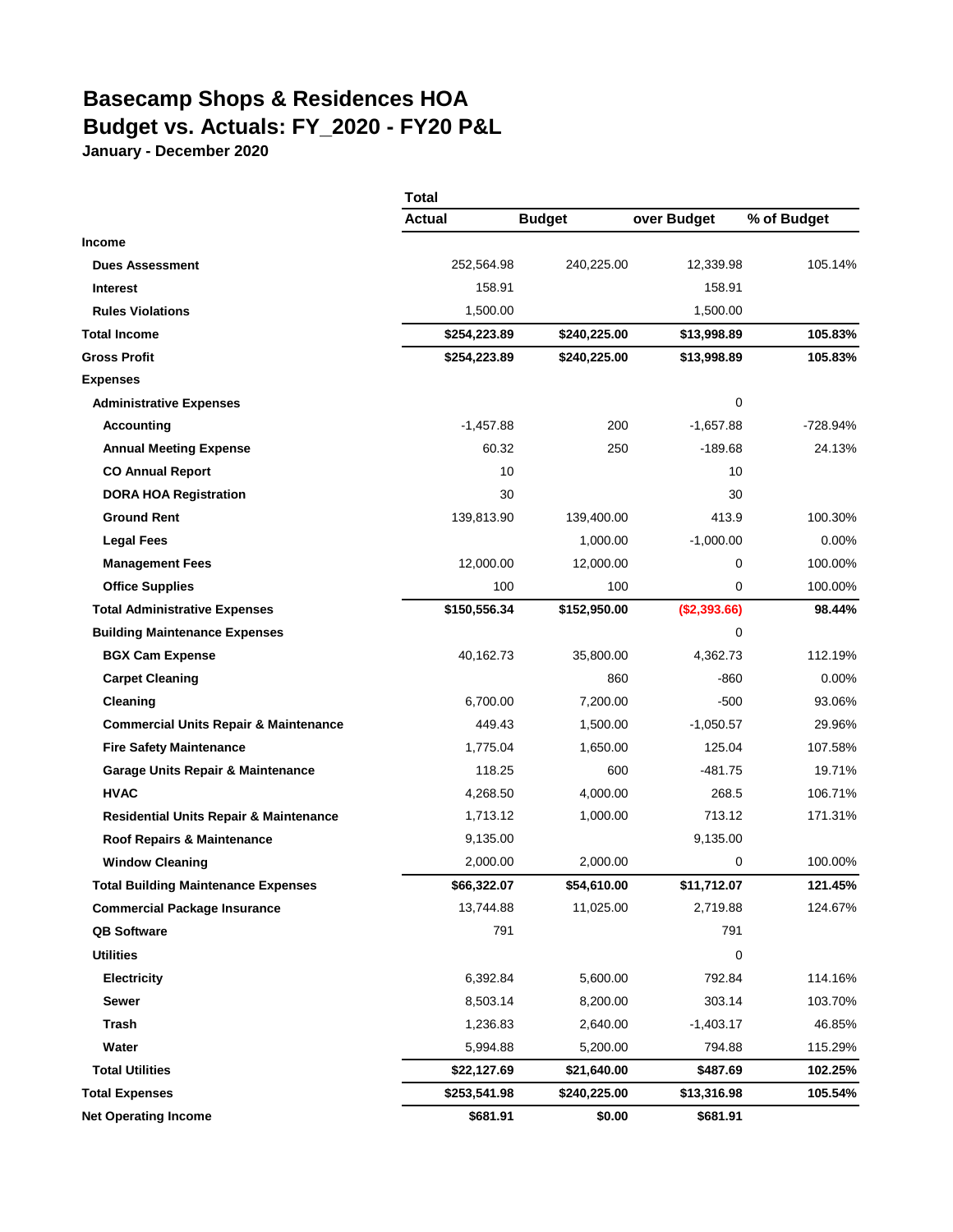**Net Income \$681.91** \$0.00 \$681.91

Wednesday, Jan 20, 2021 11:06:28 AM GMT-8 - Accrual Basis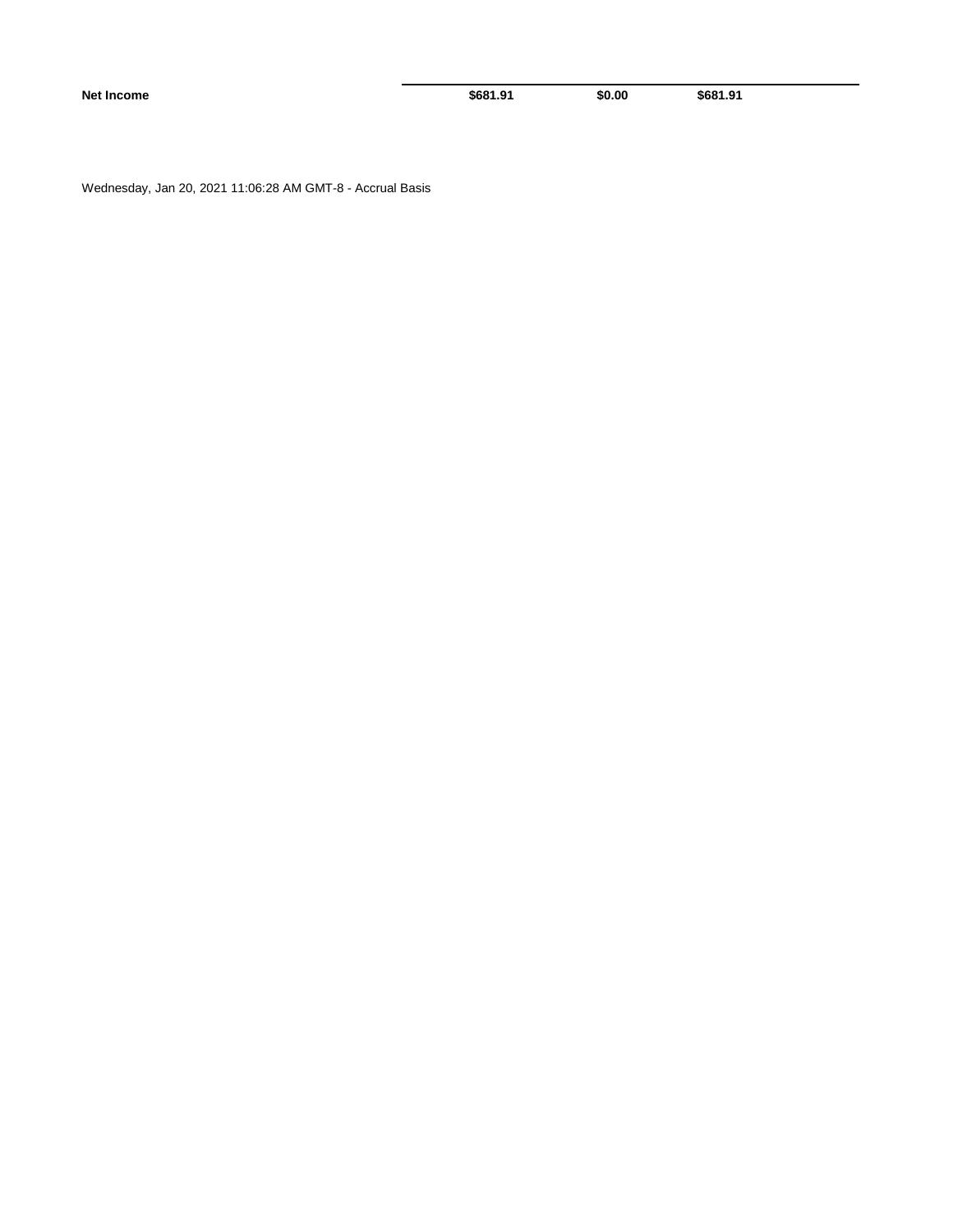## **Basecamp Shops & Residences HOA A/R Aging Summary**

**As of November 1, 2020**

|                                                          | <b>Current</b> | 1 - 30 |      | 31 - 60    | 61 - 90    | 91 and<br>over |      |
|----------------------------------------------------------|----------------|--------|------|------------|------------|----------------|------|
| <b>Commercial Unit C-101 - BH III</b>                    | 2,146.13       |        |      |            |            |                |      |
| <b>Commercial Unit C-102 - BH III</b>                    | 1,531.11       |        |      |            |            |                |      |
| <b>Commercial Unit C-103 - BH III</b>                    | 758.31         |        |      |            |            |                |      |
| <b>Commercial Unit C-104 - BH III</b>                    | 838.81         |        |      |            |            |                |      |
| <b>Commercial Unit C-105 - BH III</b>                    | 2,761.15       |        |      |            |            |                |      |
| <b>Commercial Unit C-106 - BH III</b>                    | 2,178.33       |        |      |            |            |                |      |
| Fisher, Eric A. LLC - Unit 212                           | 434.85         |        |      |            |            |                |      |
| Gassaway, Laura - Unit 210                               | 434.85         |        |      |            |            |                |      |
| Goodacre, Tim - Unit 221                                 | 483.34         |        |      |            |            |                |      |
| Harris, Jason - Unit 203                                 | 434.85         |        |      |            |            |                |      |
| Hoskins, Eva - Unit 208                                  | 434.85         |        |      |            |            |                |      |
| Janik, Steven - Unit 220                                 | 434.85         |        |      |            |            |                |      |
| Jeffrey, Kenneth - Unit 107                              | 195.57         |        |      |            |            |                |      |
| Johnson, Jessica & Gerbes, Kevin - Unit 215              | 434.85         |        |      |            |            |                |      |
| Jones, Diane - Unit 222                                  | 483.34         |        |      |            |            |                |      |
| Kohanova, Tamara - Unit 214                              | 434.85         |        |      |            |            |                |      |
| LaFontaine, Paul - Unit 216                              | 434.85         |        |      |            |            |                |      |
| Mikolajczak, Tyler - Unit 205                            | 434.85         |        |      |            |            |                |      |
| Miller, Crystal Lane & Bachman, Gregory Scott - Unit 207 | 434.85         |        |      |            |            |                |      |
| Newcomer, Francis Unit 218                               | 483.34         |        |      |            |            |                |      |
| Patel, Anish - Unit 211                                  | 434.85         |        |      |            |            |                |      |
| Peterson, Craig - Unit 209                               | 483.34         |        |      |            |            |                |      |
| Saracini, Joseph M. - Unit 219                           | 434.85         |        |      |            |            |                |      |
| Smith, Colette - Unit 213                                | 434.85         |        |      |            |            |                |      |
| Stephens, Scott & Cristina - Unit 201 & Garage #5        | 434.85         |        |      |            |            |                |      |
| Ton, Lisa & Khanh - Unit 217                             | 483.34         |        |      |            |            |                |      |
| Ton, Lisa - Unit 204                                     | 483.34         |        |      |            |            |                |      |
| Tracy, Paul - Unit 223                                   | 483.34         |        |      |            |            |                |      |
| Van Gundy, Ryan & Boesen, Elizabeth - Unit 206           | 483.34         |        |      |            |            |                |      |
| Warren, Tim & Candice - Unit 202                         | 483.34         |        |      |            |            |                |      |
| Westman, Randy & Caryn- Unit 224                         | 483.34         |        |      |            |            |                |      |
| <b>TOTAL</b>                                             | \$21,330.71    | \$     | 0.00 | \$<br>0.00 | \$<br>0.00 | \$             | 0.00 |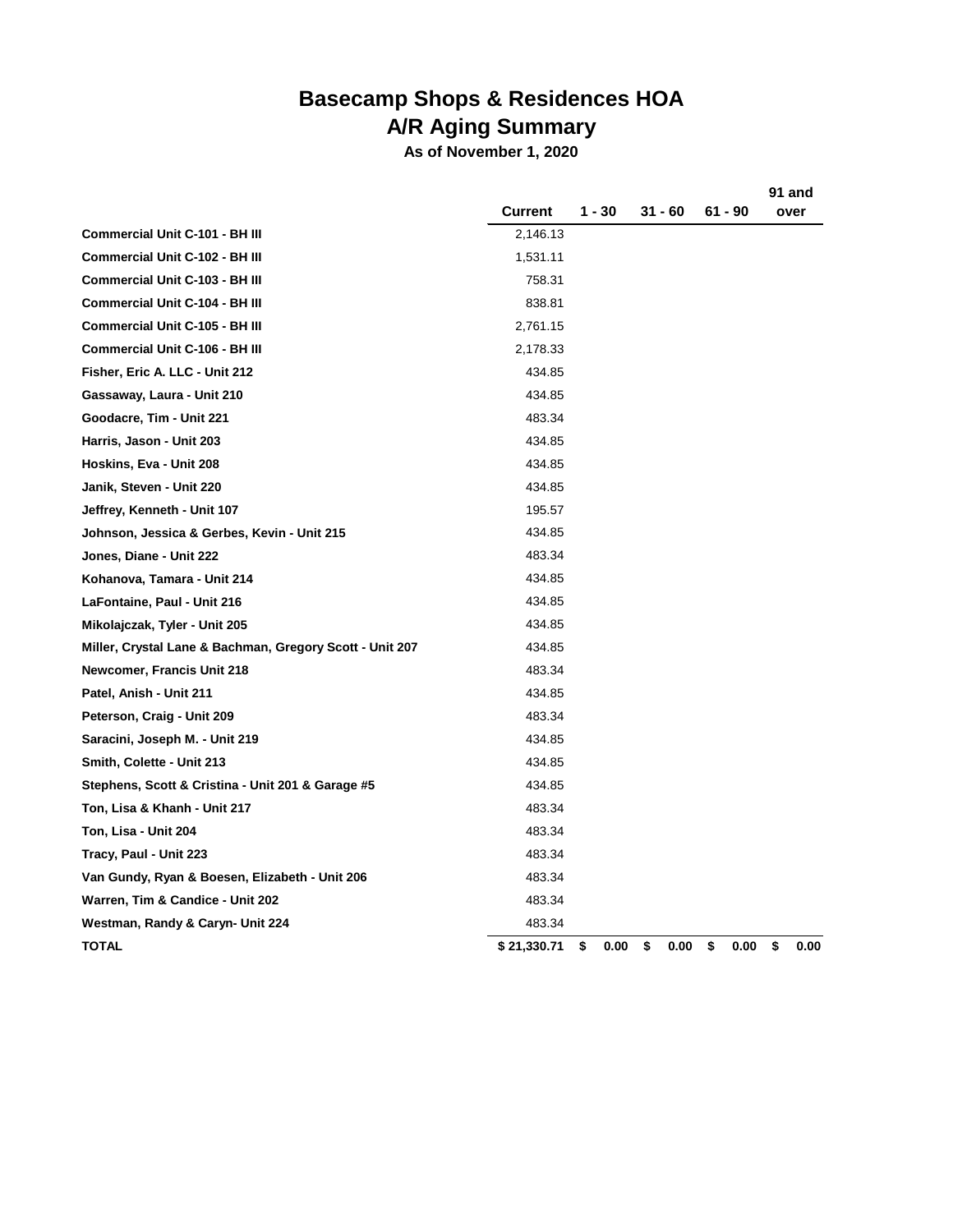| <b>Total</b> | Square Ft |            |              |            |                                           |
|--------------|-----------|------------|--------------|------------|-------------------------------------------|
| 2,146.13     | 1333      | \$2,226.11 | \$79.98      | \$959.76   | The proposed assessment changes are as i  |
| 1,531.11     | 951       | \$1,588.17 | \$57.06      | \$684.72   | 1. Residential assessments increase fi    |
| 758.31       | 471       | \$786.57   | \$28.26      | \$339.12   |                                           |
| 838.81       | 521       | \$870.07   | \$31.26      | \$375.12   | Garage assessments increase from<br>2.    |
| 2,761.15     | 1715      | \$2,864.05 | \$102.90     | \$1,234.80 |                                           |
| 2,178.33     | 1353      | \$2,259.51 | \$81.18      | \$974.16   | ADA residential unit increases from<br>3. |
| 434.85       |           |            |              |            |                                           |
| 434.85       |           |            |              |            | 4. Retail units increase from \$1.59/sf   |
| 483.34       |           |            |              |            |                                           |
| 434.85       |           |            |              |            |                                           |
| 434.85       |           |            |              |            |                                           |
| 434.85       |           |            |              |            |                                           |
| 195.57       |           |            |              |            |                                           |
| 434.85       |           |            |              |            |                                           |
| 483.34       |           |            |              |            |                                           |
| 434.85       |           |            |              |            |                                           |
| 434.85       |           |            |              |            |                                           |
| 434.85       |           |            |              |            |                                           |
| 434.85       |           |            |              |            |                                           |
| 483.34       |           |            |              |            |                                           |
| 434.85       |           |            |              |            |                                           |
| 483.34       |           |            |              |            |                                           |
| 434.85       |           |            |              |            |                                           |
| 434.85       |           |            |              |            |                                           |
| 434.85       |           |            |              |            |                                           |
| 483.34       |           |            |              |            |                                           |
| 483.34       |           |            |              |            |                                           |
| 483.34       |           |            |              |            |                                           |
| 483.34       |           |            |              |            |                                           |
| 483.34       |           |            |              |            |                                           |
| 483.34       |           |            |              |            |                                           |
| \$21,330.71  |           |            | \$255,968.52 |            |                                           |
|              |           |            |              |            |                                           |